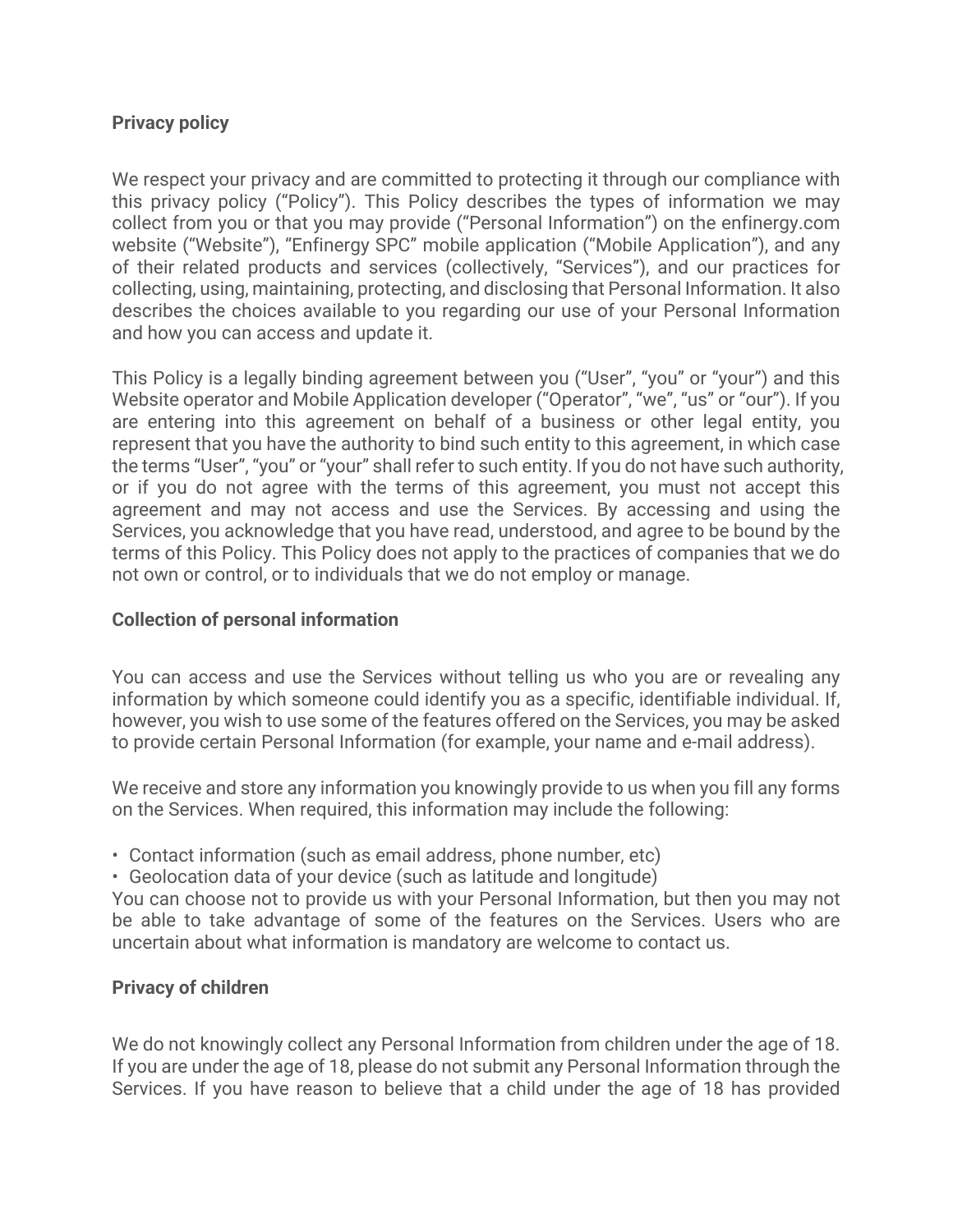Personal Information to us through the Services, please contact us to request that we delete that child's Personal Information from our Services.

We encourage parents and legal guardians to monitor their children's Internet usage and to help enforce this Policy by instructing their children never to provide Personal Information through the Services without their permission. We also ask that all parents and legal guardians overseeing the care of children take the necessary precautions to ensure that their children are instructed to never give out Personal Information when online without their permission.

## **Use and processing of collected information**

We act as a data controller and a data processor when handling Personal Information, unless we have entered into a data processing agreement with you in which case you would be the data controller and we would be the data processor.

Our role may also differ depending on the specific situation involving Personal Information. We act in the capacity of a data controller when we ask you to submit your Personal Information that is necessary to ensure your access and use of the Services. In such instances, we are a data controller because we determine the purposes and means of the processing of Personal Information.

We act in the capacity of a data processor in situations when you submit Personal Information through the Services. We do not own, control, or make decisions about the submitted Personal Information, and such Personal Information is processed only in accordance with your instructions. In such instances, the User providing Personal Information acts as a data controller.

In order to make the Services available to you, or to meet a legal obligation, we may need to collect and use certain Personal Information. If you do not provide the information that we request, we may not be able to provide you with the requested products or services. Any of the information we collect from you may be used for the following purposes:

- Create and manage user accounts
- Send administrative information
- Improve user experience
- Enforce terms and conditions and policies
- Protect from abuse and malicious users
- Respond to legal requests and prevent harm
- Run and operate the Services

Processing your Personal Information depends on how you interact with the Services, where you are located in the world and if one of the following applies: (i) you have given your consent for one or more specific purposes; (ii) provision of information is necessary for the performance of an agreement with you and/or for any pre-contractual obligations thereof; (iii) processing is necessary for compliance with a legal obligation to which you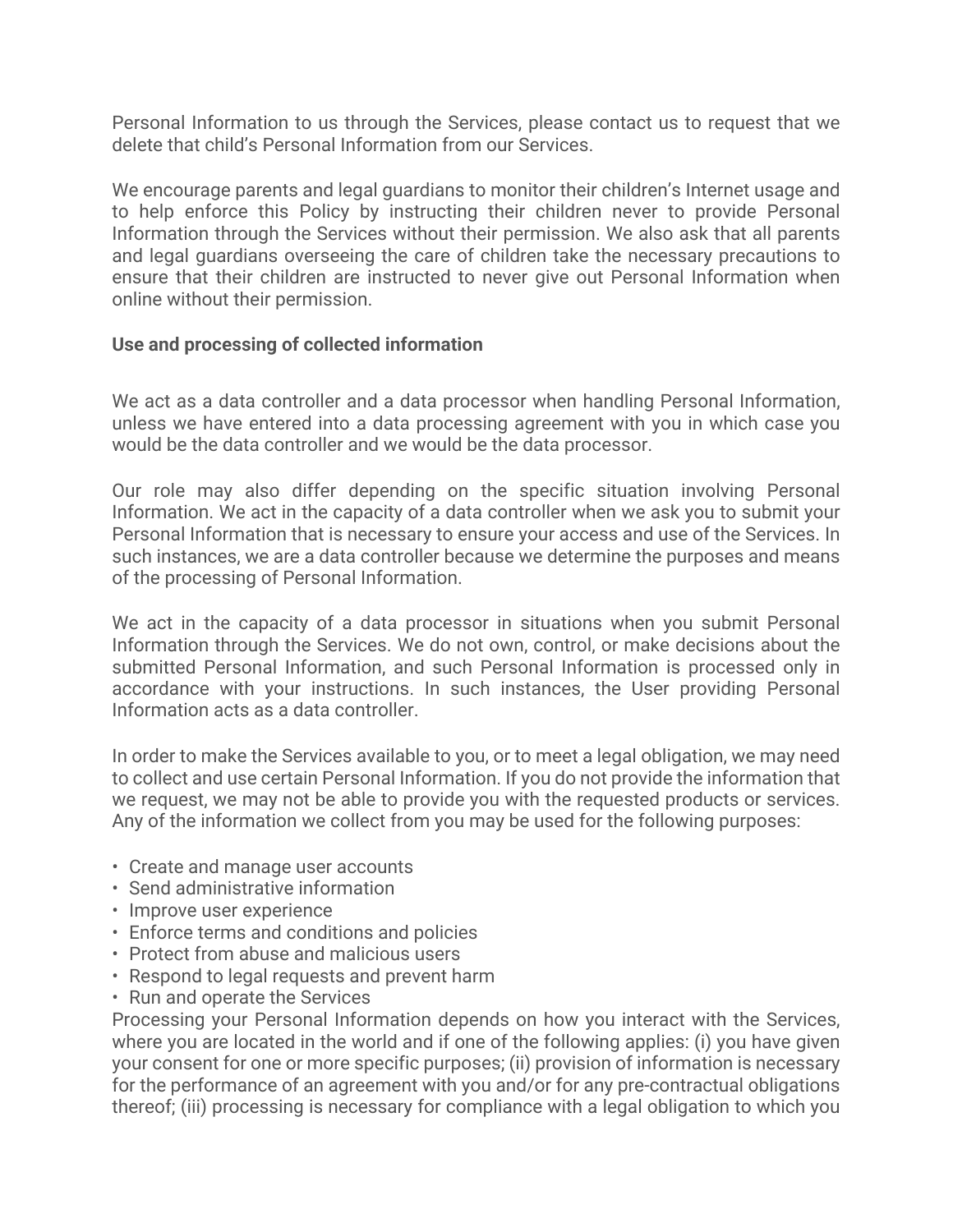are subject; (iv) processing is related to a task that is carried out in the public interest or in the exercise of official authority vested in us; (v) processing is necessary for the purposes of the legitimate interests pursued by us or by a third party.

Note that under some legislations we may be allowed to process information until you object to such processing by opting out, without having to rely on consent or any other of the legal bases. In any case, we will be happy to clarify the specific legal basis that applies to the processing, and in particular whether the provision of Personal Information is a statutory or contractual requirement, or a requirement necessary to enter into a contract.

## **Disclosure of information**

Depending on the requested Services or as necessary to complete any transaction or provide any Service you have requested, we may share your information with our affiliates, contracted companies, and service providers (collectively, "Service Providers") we rely upon to assist in the operation of the Services available to you and whose privacy policies are consistent with ours or who agree to abide by our policies with respect to Personal Information. We will not share any personally identifiable information with third parties and will not share any information with unaffiliated third parties.

Service Providers are not authorized to use or disclose your information except as necessary to perform services on our behalf or comply with legal requirements. Service Providers are given the information they need only in order to perform their designated functions, and we do not authorize them to use or disclose any of the provided information for their own marketing or other purposes.

We may also disclose any Personal Information we collect, use or receive if required or permitted by law, such as to comply with a subpoena or similar legal process, and when we believe in good faith that disclosure is necessary to protect our rights, protect your safety or the safety of others, investigate fraud, or respond to a government request.

### **Retention of information**

We will retain and use your Personal Information for the period necessary to comply with our legal obligations, to enforce our agreements, resolve disputes, and unless a longer retention period is required or permitted by law.

We may use any aggregated data derived from or incorporating your Personal Information after you update or delete it, but not in a manner that would identify you personally. Once the retention period expires, Personal Information shall be deleted. Therefore, the right to access, the right to erasure, the right to rectification, and the right to data portability cannot be enforced after the expiration of the retention period.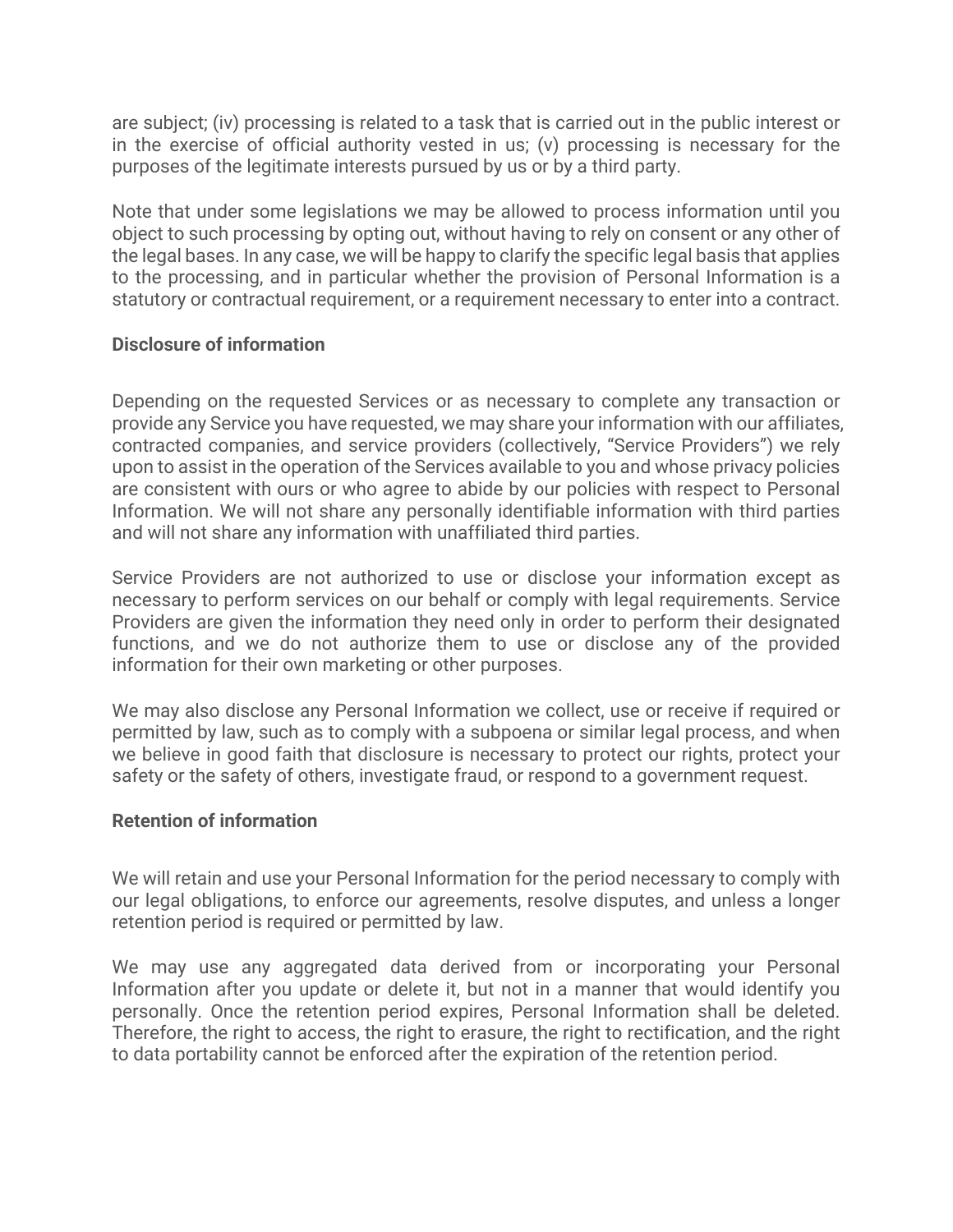### **Do Not Track signals**

Some browsers incorporate a Do Not Track feature that signals to websites you visit that you do not want to have your online activity tracked. Tracking is not the same as using or collecting information in connection with a website. For these purposes, tracking refers to collecting personally identifiable information from consumers who use or visit a website or online service as they move across different websites over time. How browsers communicate the Do Not Track signal is not yet uniform. As a result, the Services are not yet set up to interpret or respond to Do Not Track signals communicated by your browser. Even so, as described in more detail throughout this Policy, we limit our use and collection of your Personal Information.

## **Push notifications**

We offer push notifications to which you may voluntarily subscribe at any time. To make sure push notifications reach the correct devices, we use a third-party push notifications provider who relies on a device token unique to your device which is issued by the operating system of your device. While it is possible to access a list of device tokens, they will not reveal your identity, your unique device ID, or your contact information to us or our third-party push notifications provider. We will maintain the information sent via email in accordance with applicable laws and regulations. If, at any time, you wish to stop receiving push notifications, simply adjust your device settings accordingly.

### **Links to other resources**

The Services contain links to other resources that are not owned or controlled by us. Please be aware that we are not responsible for the privacy practices of such other resources or third parties. We encourage you to be aware when you leave the Services and to read the privacy statements of each and every resource that may collect Personal Information.

### **Information security**

We secure information you provide on computer servers in a controlled, secure environment, protected from unauthorized access, use, or disclosure. We maintain reasonable administrative, technical, and physical safeguards in an effort to protect against unauthorized access, use, modification, and disclosure of Personal Information in our control and custody. However, no data transmission over the Internet or wireless network can be guaranteed.

Therefore, while we strive to protect your Personal Information, you acknowledge that (i) there are security and privacy limitations of the Internet which are beyond our control; (ii) the security, integrity, and privacy of any and all information and data exchanged between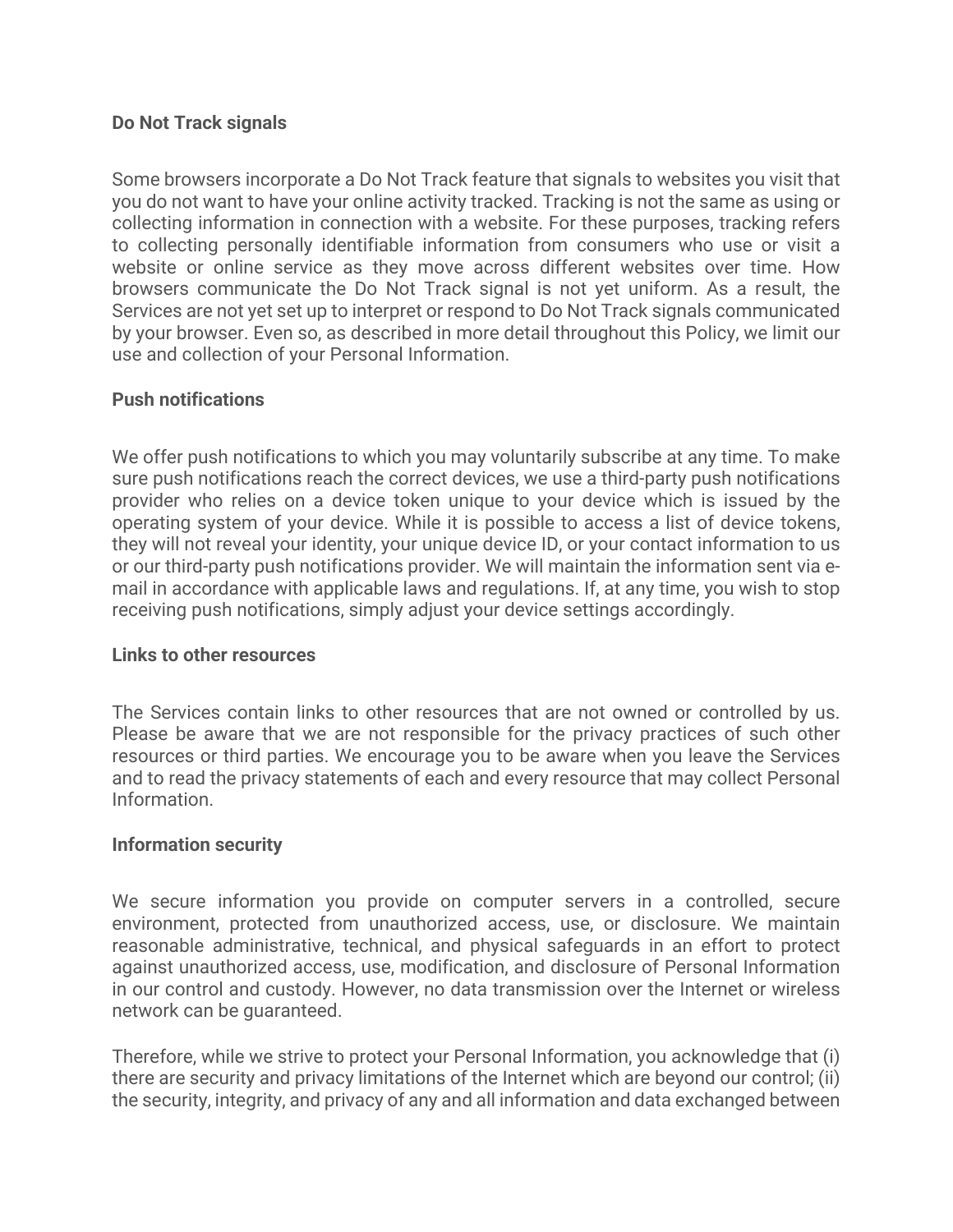you and the Services cannot be guaranteed; and (iii) any such information and data may be viewed or tampered with in transit by a third party, despite best efforts.

# **Data breach**

In the event we become aware that the security of the Services has been compromised or Users' Personal Information has been disclosed to unrelated third parties as a result of external activity, including, but not limited to, security attacks or fraud, we reserve the right to take reasonably appropriate measures, including, but not limited to, investigation and reporting, as well as notification to and cooperation with law enforcement authorities. In the event of a data breach, we will make reasonable efforts to notify affected individuals if we believe that there is a reasonable risk of harm to the User as a result of the breach or if notice is otherwise required by law. When we do, we will post a notice on the Services, send you an email.

### **Changes and amendments**

We reserve the right to modify this Policy or its terms related to the Services at any time at our discretion. When we do, we will revise the updated date at the bottom of this page. We may also provide notice to you in other ways at our discretion, such as through the contact information you have provided.

An updated version of this Policy will be effective immediately upon the posting of the revised Policy unless otherwise specified. Your continued use of the Services after the effective date of the revised Policy (or such other act specified at that time) will constitute your consent to those changes. However, we will not, without your consent, use your Personal Information in a manner materially different than what was stated at the time your Personal Information was collected.

### **Acceptance of this policy**

You acknowledge that you have read this Policy and agree to all its terms and conditions. By accessing and using the Services and submitting your information you agree to be bound by this Policy. If you do not agree to abide by the terms of this Policy, you are not authorized to access or use the Services.

### **Contacting us**

If you have any questions, concerns, or complaints regarding this Policy, the information we hold about you, or if you wish to exercise your rights, we encourage you to contact us using the details below:

enfinergy@enfinergy.com